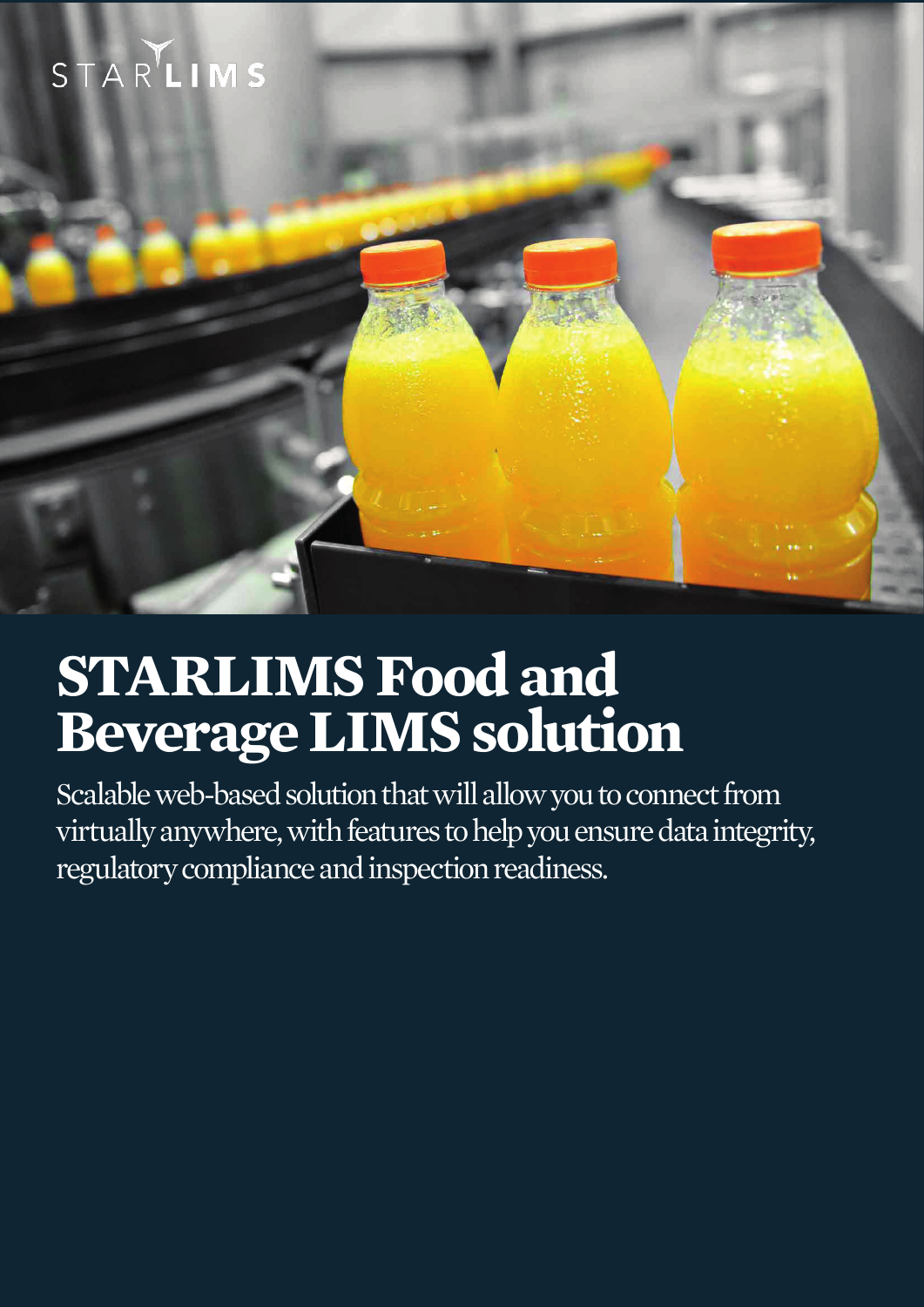#### **SCALABLE, WEB BASED, COMPLIANT**

Whether a grower, manufacturer, supplier or distributor, STARLIMS Food & Beverage solution is a scalable web based solution that will allow you to connect from virtually anywhere with full 21 CFR Part 11 compliant capable features to ensure data integrity, regulatory compliance and inspection readiness. Consolidate sample data and documentation, produce CoA/ CCP for samples that meet specifications, handle FSMA, HACCP, HARPC, and GFSI compliance requirements and produce real time analysis of tested samples.

# **SECURE, RELIABLE, INTEGRATED**

STARLIMS solution provides functionality that can help your industry to monitor and control the safety and quality of your raw materials, in process and finish goods testing; providing you a platform for the documentation of results and the management of information in a secure and reliable way.

STARLIMS Integrated Solution is the only product on the market to provide a completely integrated solution incorporating LIMS, LES, ELN, SDMS, Advanced Analytics and Mobility in a single application, eliminating the need to build and maintain custom interfaces to third party tools.

#### **FOOD AND BEVERAGE LABORATORY MANAGEMENT**

STARLIMS data management software includes powerful tools for comprehensive management of all lab processes: instrument management, inventory control, flexible calculations and data analysis tools, analytical batch & plate management, standards & reagents management, comprehensive audit trail/electronic signatures and more.

### **FOOD AND BEVERAGE**

USA federal agencies are creating rigorous measurements to focus the Food and Beverages industries attention in prevention and accountability rather than correction. STARLIMS solution helps you to comply with Food Safety Modernization Act, USDA, and European regulations, and standards such as HACCP, HARPC, and GFSI.

#### **COMPLY WITH STRINGENT REGULATORY REQUIREMENTS AND THE RAPID PACE OF REGULATION CHANGES**

Update the recipes to fit with the new standards using STARLIMS flexible capabilities. STARLIMS configurability allows you to quickly perform the desired changes without the need for programming or complex configuration, handle different testing requirements and automate the sample collection, login, receiving, assignment, testing, result entry, approval, release and report generation process. The configurable nature of STARIMS allows you to handle virtually any laboratory process or workflow.

Food and Safety Modernization Act is requiring more transparency, including supplier component transparency STARLIMS Food & Beverage solution offers you:

- Ability to compare results, to ensure that raw materials, in process and finish products meet specifications.
- Visual flagging of results that are out of specification for quick response.
- Built-in features for complete traceability and regulatory compliance.
- Integrated electronic record management that produces a completely auditable track records of all laboratory resources taking part in a specific analysis (Scientists, instruments, standards and SOP's).
- Traceability information such as results, status, equipment records, analyst certifications, location, owner, actions performed, among others.
- Chain of custody support allowing traceability in the handling of laboratory materials.

#### **STARLIMS LAB EXECUTION SYSTEM (LES) EFFICIENT, ACCURATE AND COMPLIANT IN-LAB EXECUTION**

Laboratory processes are nowadays still often documented on paper. Even in laboratories that have implemented software solutions like a LIMS, this sometimes happens because the software cannot be conveniently accessed on touchscreen devices that can easily be operated by the lab technicians without disrupting their daily routines.

With the STARLIMS LES (Laboratory Execution System). lab users can easily document their work at the moment they are executed (in-lab execution). This helps to ensure Standard Operation Procedures (SOP) compliance, improves efficiency, prevents transcription errors, and can make some otherwise required peer-review steps in GxP regulated environments unnecessary.



#### **STARLIMS ELECTRONIC LAB NOTEBOOK (ELN) BECOME PAPERLESS, STREAMLINED, HARMONIZED & PROMOTE COLLABORATION**

Laboratory workflows today can be complex and include multiple steps. Your results are important, so each step should be documented, however, documenting in paper notebooks or in Excel files stored on department share drives can be inefficient and make it difficult to maintain compliance. It is challenging to share paper notebooks with colleagues in different locations and file stored on department shared drives can be difficult to maintain and search.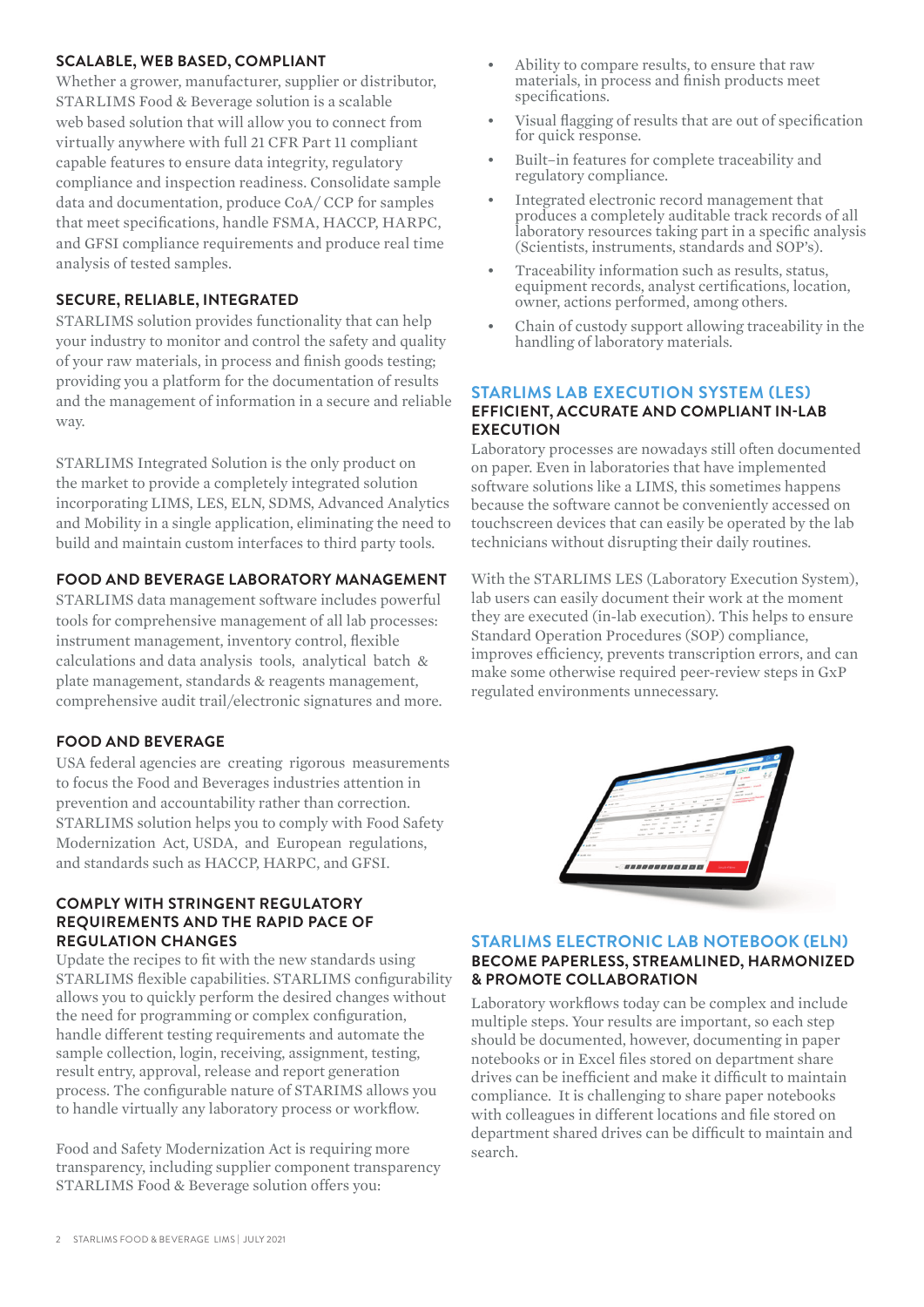Our ELN is a powerful paper notebook replacement for your lab. Whether you are looking to capture interim result data in tables, create calculations on the fly using standard Excel formulas Excel formulas, add pictures and annotate, or include attachments, the Excel- like interface provides you with a flexible canvas to capture and store your data in a central, easy to search and share repository which maintains compliance with your organization's record retention rules. You can even see the method/SOP while you are executing the steps to ensure compliance.

STARLIMS ELN allows you to focus on getting your work done efficiently, and allows you to execute your test workflow without any interruptions.



**AND SEARCHABLE** 

#### **STARLIMS SCIENTIFIC DATA MANAGEMENT SYSTEM (SDMS) INFORMATION CENTRALIZED, READILY AVAILABLE**

Laboratories today generate many types of documents. Documents are used to ensure the lab operates to standards through SOPs and methods, and to communicate results to customers through Certificates of Analysis.

These documents need to be created, edited by team members, routed for approval, and put into effect and communicated to those impacted through passing paper/ sign-off sheets around, or by storing on department share drives.

Labs also generate data from instruments such as HPLC, GC or Chemistry Analyzers, which need to be brought into the LIMS. Manually rekeying this data can introduce errors, and takes time. Our SDMS solution manages the documents and data generated by a lab. Whether to communicate lab results to customers, or put new SOPs into effect, SDMS will automatically pick up and intelligently parse documents and data, mapping it to an appropriate location in the LIMS, route through a workflow for others to review and approve and enable it to be used in the system. Set it up once, and SDMS will work silently in the background managing your data and documents, ensuring your organization is in compliance and has the appropriate controls in place. Save money and time on printing and managing paper and focus on getting your work done.

# **STARLIMS ADVANCED ANALYTICS**

#### **INFORMATION INTEGRATED FOR FAST DECISION-MAKING**

Have a clear picture of your laboratories efficiencies, bottlenecks and trends. Laboratory managers are faced with many decisions today. It can be challenging and time consuming to gather data to make informed decisions. The great thing about the LIMS is that it stores large amounts of data about each day's lab activity. Analyzing this data, looking at trends and patterns over time can provide insights for root cause analysis, such as bottlenecks causing performance issues, identify opportunities for improvement. Laboratory Managers need data to make decisions and help build a business case for new resources. Put the power of STARLIMS Advanced Analytics to work to quickly provide you with the data you need to make effective decisions to run your lab.



# **STARLIMS MOBILE SOLUTION CONNECT TO YOU LAB DATA FROM VIRTUALLY ANYWHERE WITH A SMARTPHONE OR TABLET**

There are many functions and areas of operation both inside and outside of the lab. For example, you may be performing testing at workstations, perhaps in different rooms, or you may have samples that were collected outside the lab and sent in, and inventory may be stored in multiple locations. The challenge is that desktops and laptops may not be readily available everywhere you need to perform tasks. Sometimes you may need to use paper or other third-party solutions.

With our solution, you can use the mobile app available on an iOS or Android device to continue your work wherever you are. Whether you are in the lab, on the go or out of the lab collecting samples you are now free to continue your work regardless of the computing device you are using. There is no need to deal with paper, or other third-party solutions - STARLIMS Mobile Solution will automate your workflow.